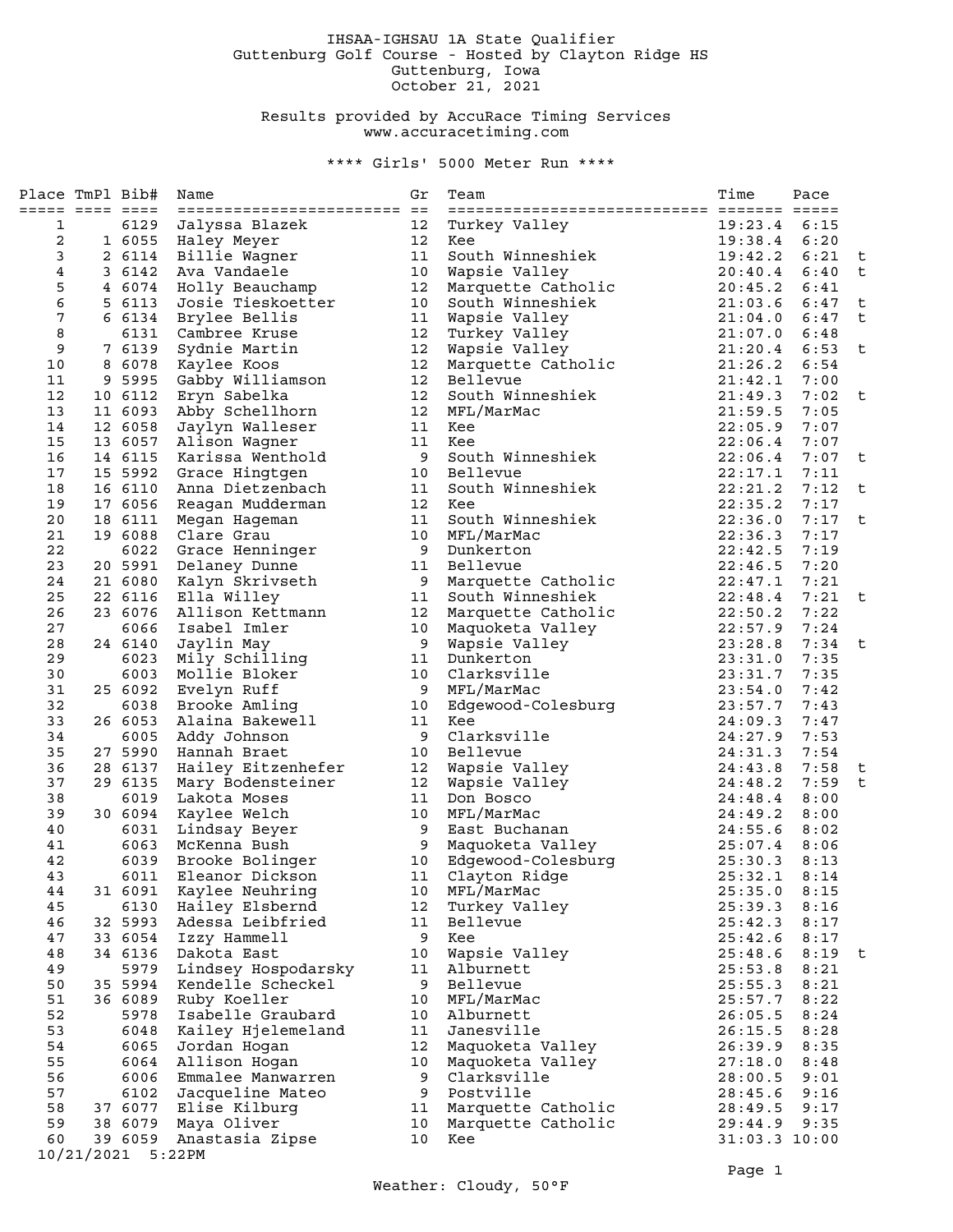## IHSAA-IGHSAU 1A State Qualifier Guttenburg Golf Course - Hosted by Clayton Ridge HS Guttenburg, Iowa October 21, 2021

 Results provided by AccuRace Timing Services www.accuracetiming.com

## \*\*\*\* Girls' 5000 Meter Run \*\*\*\*

|    | Place TmPl Bib# Name |                        | Gr Team              | Time            | Pace |
|----|----------------------|------------------------|----------------------|-----------------|------|
|    |                      |                        |                      |                 |      |
| 61 |                      | 40 6075 Alaina Desotel | 9 Marquette Catholic | 32:28.8 10:28   |      |
|    |                      | 62 5977 Jaqui Engledow | 9 Alburnett          | 34:33.3 11:08   |      |
|    |                      | 63 6049 Izzy Weekley   | 11 Janesville        | $40:49.8$ 13:09 |      |
|    | 10/21/2021 5:22PM    |                        |                      |                 |      |
|    |                      |                        |                      | Page 2          |      |

Weather: Cloudy, 50°F